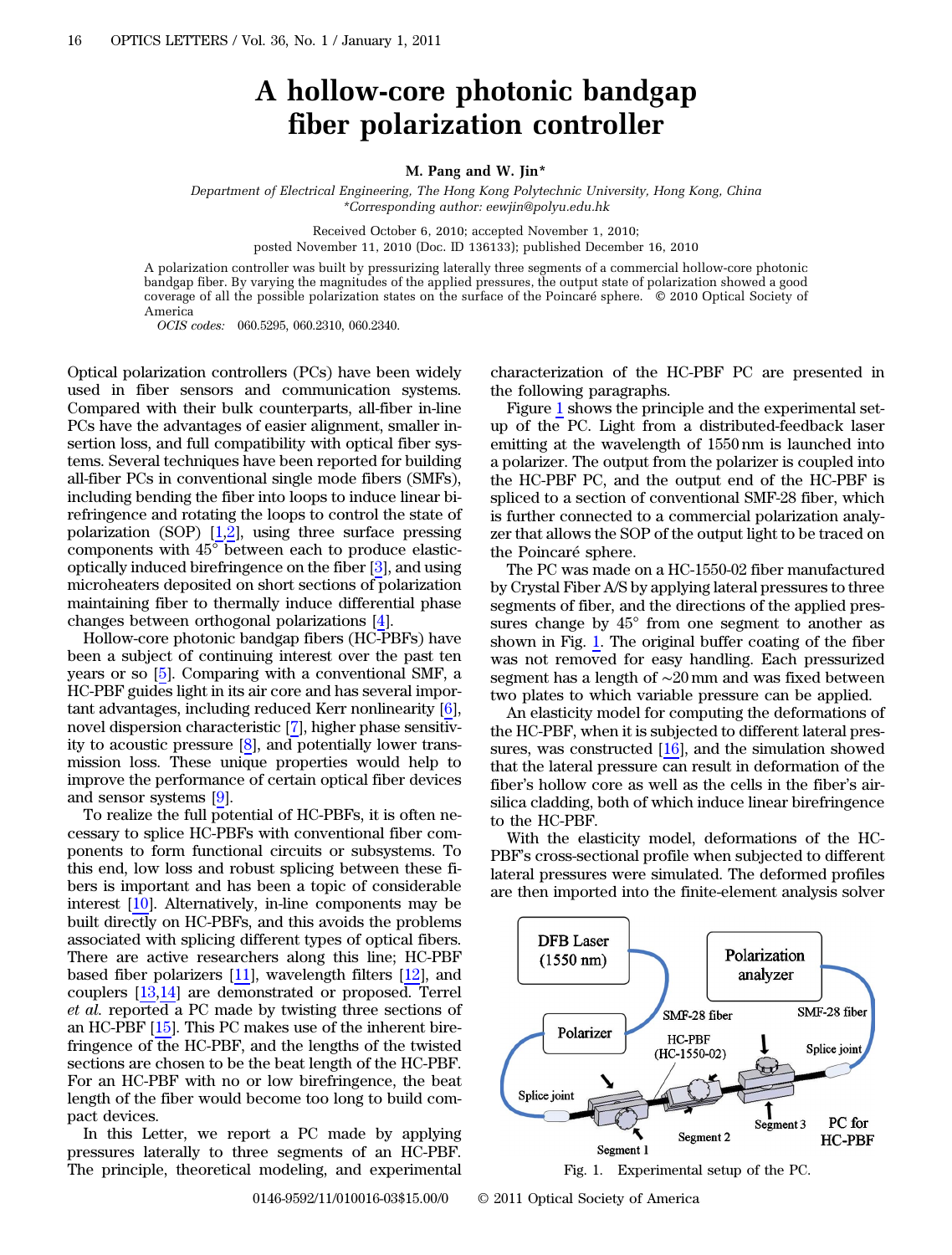to compute the birefringence and the mode field profiles of the orthogonal polarizations of the fundamental mode [\[17](#page-2-16),[18\]](#page-2-17). Figure [2](#page-1-0) shows the deformed profile around the core region of the HC-1550-02 fiber when it is subjected to a lateral pressure of  $10^8$  Pa. The red pattern shows the deformed profile, while the black one shows the original profile of the HC-PBF. We calculated the pressureinduced birefringence of the HC-PBF as the function of the applied lateral pressure at a wavelength of 1550 nm, and the results are shown as the blue  $(\nabla)$  curve in Fig. [3.](#page-1-1) The results for HC-PBFs with the same core and inner microstructure but different thicknesses of the outer solid silica cladding  $(T_c)$  were also shown in Fig. [3.](#page-1-1) The pressure-induced birefringence increases with the applied lateral pressure. Using a polynomial fit, it can be calculated that for a pressurized segment length of  $\sim$ 20 mm, a phase delay ( $\Delta\varphi$ ) of  $2\pi$  between two orthogonal linear polarizations can be achieved with an applied lateral pressure of  $\sim$ 7.5  $*$  10<sup>6</sup> Pa for the HC-1550-02 fiber and the required pressure reduced to  $~\sim 1.25 \times 10^6$  Pa when the thickness of the outer silica cladding is reduced to  $10 \mu m$ .

Discussion of the light SOP out of the PC may be facilitated by a representation of the SOP on the surface of a Poincaré sphere. As shown in Fig. [4](#page-1-2), points  $P$  and Q on the Poincaré sphere represent horizontal and vertical states of a fixed laboratory reference system, while points H and V represent  $\pm 45^{\circ}$  states. R and L represent right- and left-handed circular states. The action of a variable linear birefringence segment is to rotate the SOP on the sphere surface about an axis of OA, where OA is in the equatorial plane and the angle between OA and PQ represents the direction of the applied lateral pressure in the reference system [\[3](#page-2-2)].

<span id="page-1-0"></span>

Fig. 2. (Color online) Deformed profile (red solid line) of HC-PBF, when the fiber is under a lateral pressure of 10<sup>8</sup> Pa. For comparison, the original profile is shown in the black hollow line.

<span id="page-1-1"></span>

Fig. 3. (Color online) Induced birefringence of HC-PBF as the function of applied lateral pressure for different thicknesses of the outer solid silica cladding  $(T_c)$ .

For an arbitrary input  $SOP(S)$  on the surface of the Poincaré sphere shown in Fig. [4,](#page-1-2) the first pressure segment rotates  $S$  along the circle  $SS'$ , where  $S'$  is the SOP of the output light from the first segment, and it can be modified by the lateral pressure to any point in the circle. Then light  $S'$  enters segment 2, where another lateral pressure is applied with the direction of 45° differing from segment 1. Thus the SOP  $(S'')$  of the light out of segment 2 rotates on the sphere surface about the axis of OC, where OC is also in the equatorial plane of the sphere and vertical to OA. The third segment, again, rotates the  $S''$  on the sphere surface about the axis of OA. Figure  $4$ gives a visualization of the evolution of the SOP through the three lateral pressure segments of the PC. It can be seen that the PC can transform a general input state S into any output state  $S^{\prime\prime\prime}$ .

To test the performance of the HC-PBF, the pressure applied to segment 1 was first increased gradually, while the pressures to the other two segments are kept

<span id="page-1-2"></span>

Fig. 4. Evolution of the state of polarization on the Poincaré sphere surface.